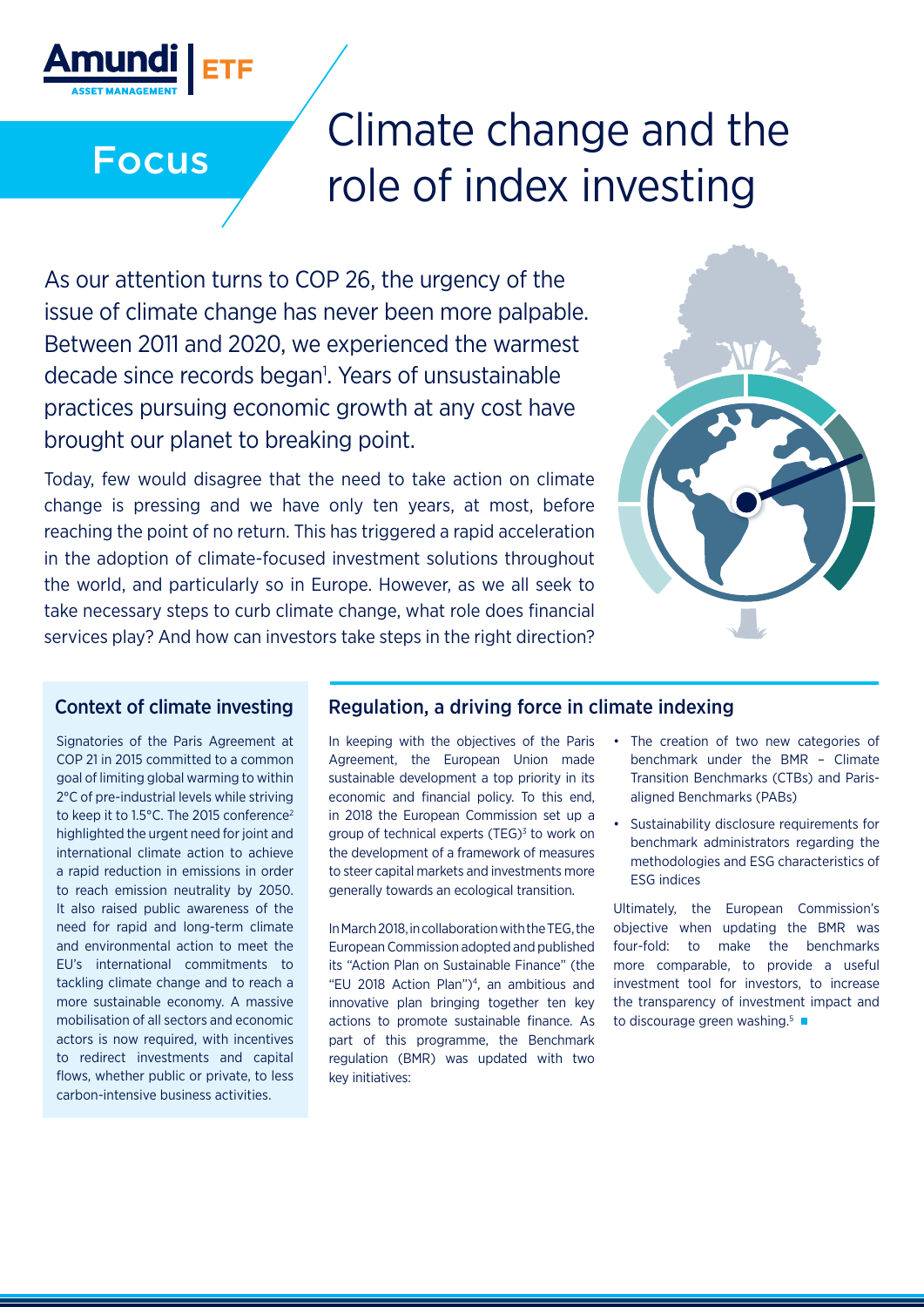

#### **Chart one: The Paris Agreement: first universal climate agreement**



Source: Amundi ETF, Indexing & Smart Beta as of January 2021.

#### Looking at the EU climate indices

The European Commission introduced two climate benchmarks with different climate intensities to allow investors to incorporate climate in a way that suits their objectives.6 The Climate Transition Benchmarks (CTB) and the Paris Aligned Benchmarks (PAB) must comply with strict minimum requirements to achieve their climate objectives.

Both types of index require the exclusion of companies that have a negative impact on key environmental aspects such as climate change, pollution, marine protection and biodiversity<sup>7</sup> as well as companies that are involved in controversial weapons.

Beyond this, the primary differentiation between the two indices relates to their respective levels of climate intensity. The PAB integrates a more stringent carbon

footprint reduction and a more restricted investment universe than the CTB – we can see this difference visually in chart two.



### The importance of climate indices

The establishment in 2020 of the new climate indices within the EU regulation acknowledged of the importance of redirecting passively invested assets in addressing the climate emergency. They also afforded index investors a comprehensive and transparent index approach to addressing climate change.

We believe that the democratisation of climate investing is essential both for investors and for addressing climate change. We believe that the impact of low-carbon investing will increase as it become more widely implemented. As indexing offers the benefits of simplicity and cost efficiency, the new EU indices will allow extensive adoption by index investors.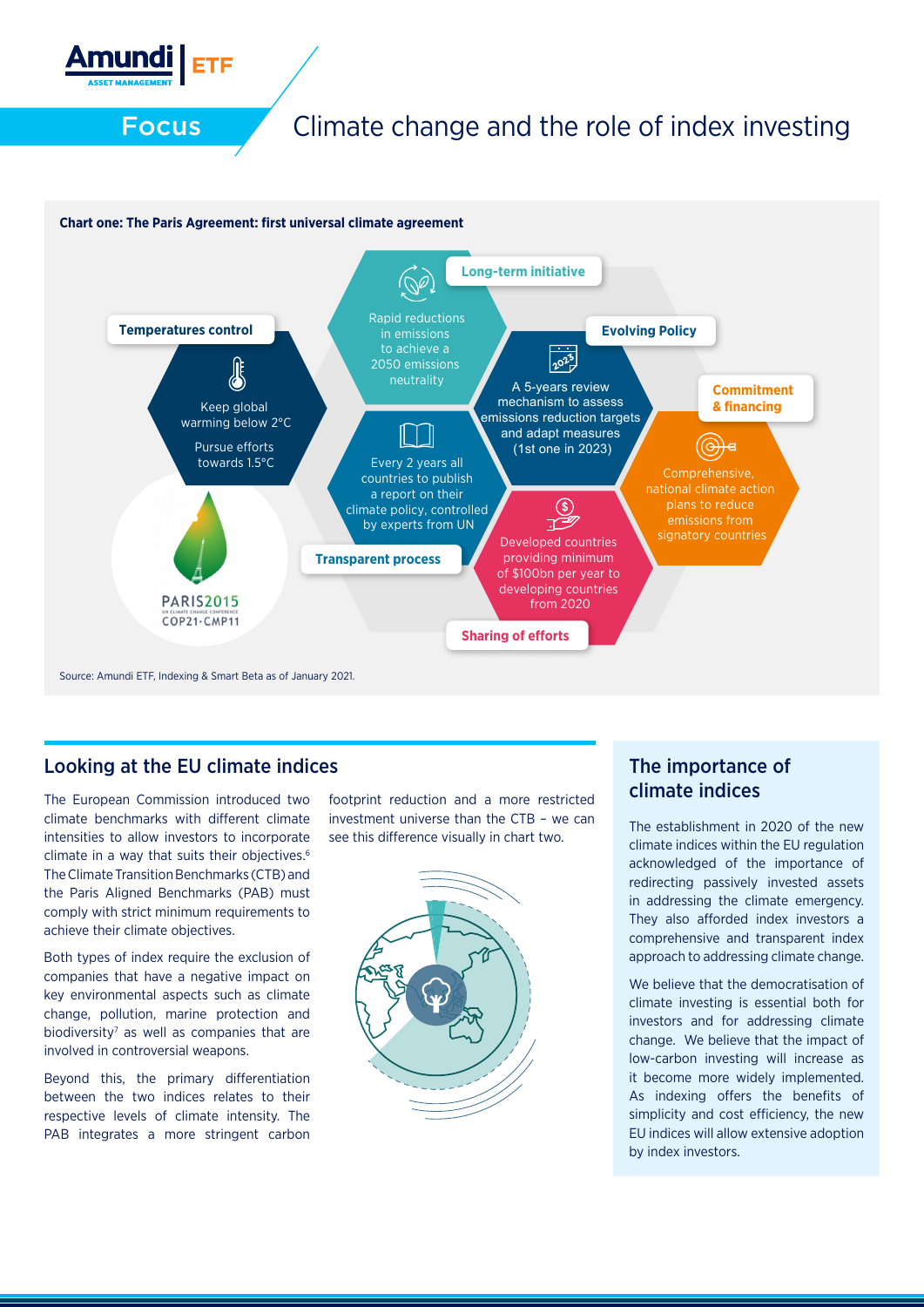

The PAB limits specific activities considered high carbon emitters such as coal exploration and processing or electricity generation.

As with all other benchmarks, and in line with BMR requirements, the benchmark administrators of CTB and PAB indices must comply with a high level of transparency on their methodologies, through the formalised reporting accessible to investors. This reporting is, however, much more detailed than that required for other indices;

#### It includes:

- Information on the methodology and data used
- Reporting on the decarbonisation strategy of the index as well as declaring if these objectives are not achieved, the reasons for this failure, as well as the means implemented in the following period to remedy the problem

Significantly, the two climate benchmarks incorporate new attributes to allocate capital towards the most climatevirtuous companies:

• They integrate a backward-looking approach, using reported historical data, and focus on Scopes 1, 2 and 3 upstream (supply chain for operations) and downstream (products) greenhouse





Source: Amundi as of end of March 2021, for illustrative purpose only.

gas (GHG) emissions with an explicit allocation towards the most climate virtuous companies – see chart three for an explanation of Scopes 1, 2 and 3.

• They take into account companies' climate strategies over the long run and their forward-looking commitment towards carbon emission reductions

Together, the benchmarks offer a structure for index providers and asset managers to facilitate widespread, cost-effective climate investing. ■

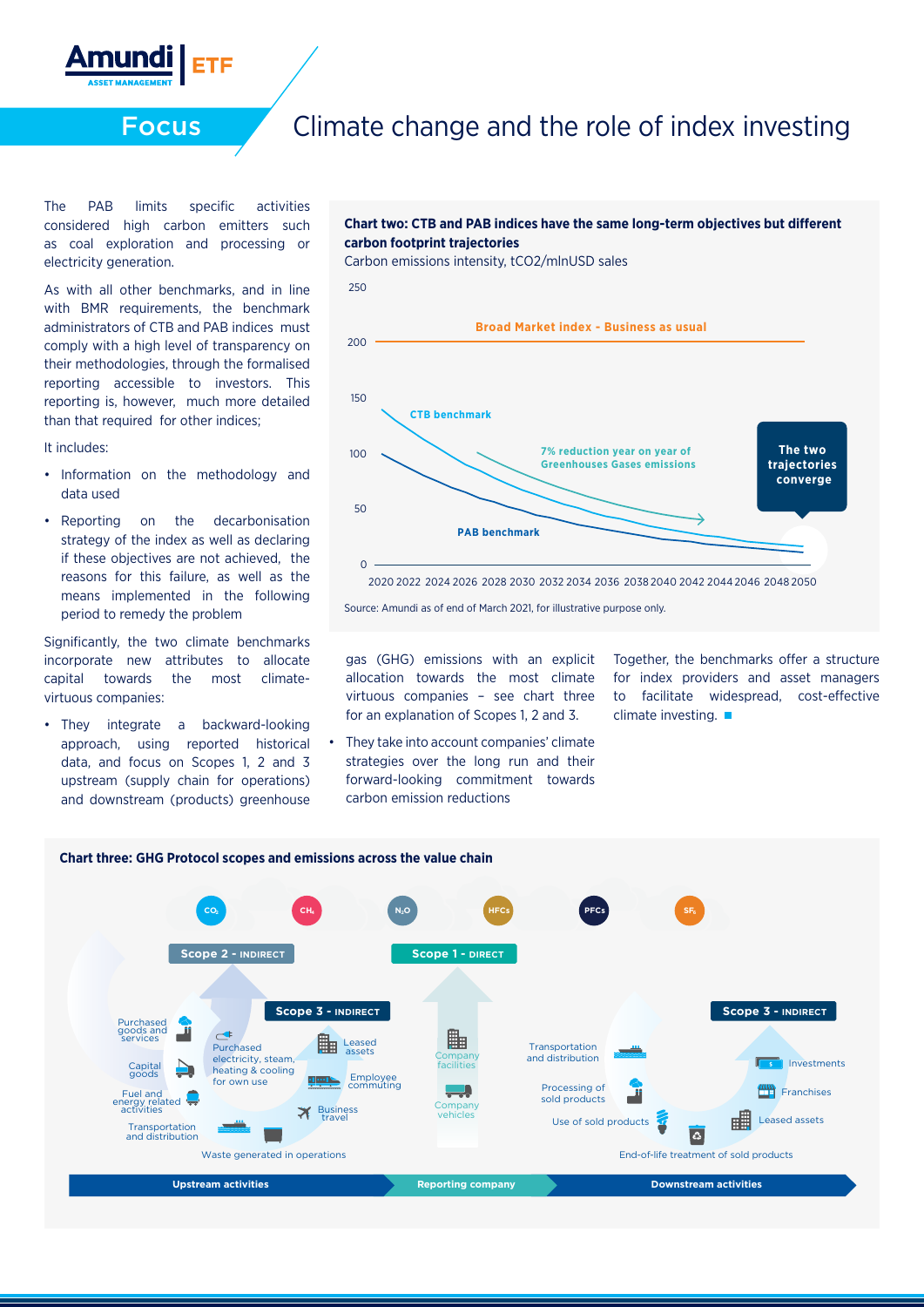

#### An evolving sector

Low-carbon investing is not entirely new, and we see these new indices as the "second generation" and part of an evolution in climate investing.

For example, Amundi co-developed the MSCI Low Carbon Leaders index series with FRR and AP4 in 2014 at this time, the data available allowed us to consider historical direct greenhouse gas emissions. This second generation of climate change indices, reinforced by the regulatory framework of the CTB and PAB requirements, provides a more comprehensive approach to investing for positive impact by considering all GHG emissions including scope 3, and being in a position to consider these from an historical and future perspective.

Using one of the new CTB or PAB climate change indices gives investors comfort in knowing that the measurement of the carbon intensity is interpreted through the full value chain and that the management of the index takes a more proactive and future focused approach.

#### Delivering on expectations

It is now a little over a year since the introduction of the CTB and PAB and the launch of the first funds and ETFs managed to indices meeting their requirements. So for many the question will be, how are they working and do they really offer a reduction in carbon versus the universe.

Amundi launched its first PAB ETF, tracking the EURO iSTOXX Ambition Climat PAB Index, in June 2020, quickly followed by a range of equity CTB and PAB ETFs.

In assessing the impact of these strategies we take a look at the two Amundi Climate ETFs that have attracted the most investor interest – these ETFs both offer World equity exposure, tracking the MSCI World Climate Change Paris Aligned Select Index (PAB index) and the MSCI World Climate Change CTB Select index (CTB index).

The primary area we look at based on the requirements of the benchmarks is the index carbon emissions and the index carbon intensity as shown in chart four which shows a marked reduction versus the parent index.

#### **Aligning with objectives**

Investors have many reasons to choose climate ETFs – it is for this reason that we believe it is important to offer a range of solutions to meet different needs. For example, for some investors the priority in selecting a climate ETF could be managing climate-related risks such as stranded assets.



Source: MSCI as of July 30, 2021

From that perspective, the data shown in chart four demonstrates a clear reduction in exposure to companies that:

- own coal, oil or natural gas reserves used for energy purposes (fossil fuel reserves)
- derive some of their revenue from thermal coal mining or power generation
- derive revenues from activities such as shale gas, oil sands or coal bed methane.

These are key industries that may suffer premature write-downs or devaluations as we move from fossil-fuel lead power to climate-friendly solutions.

In charts five and six we see the impact of this on the potential carbon emissions and the stranded assets exposure of the three indices. With the CTB and PAB significantly lower than the universe.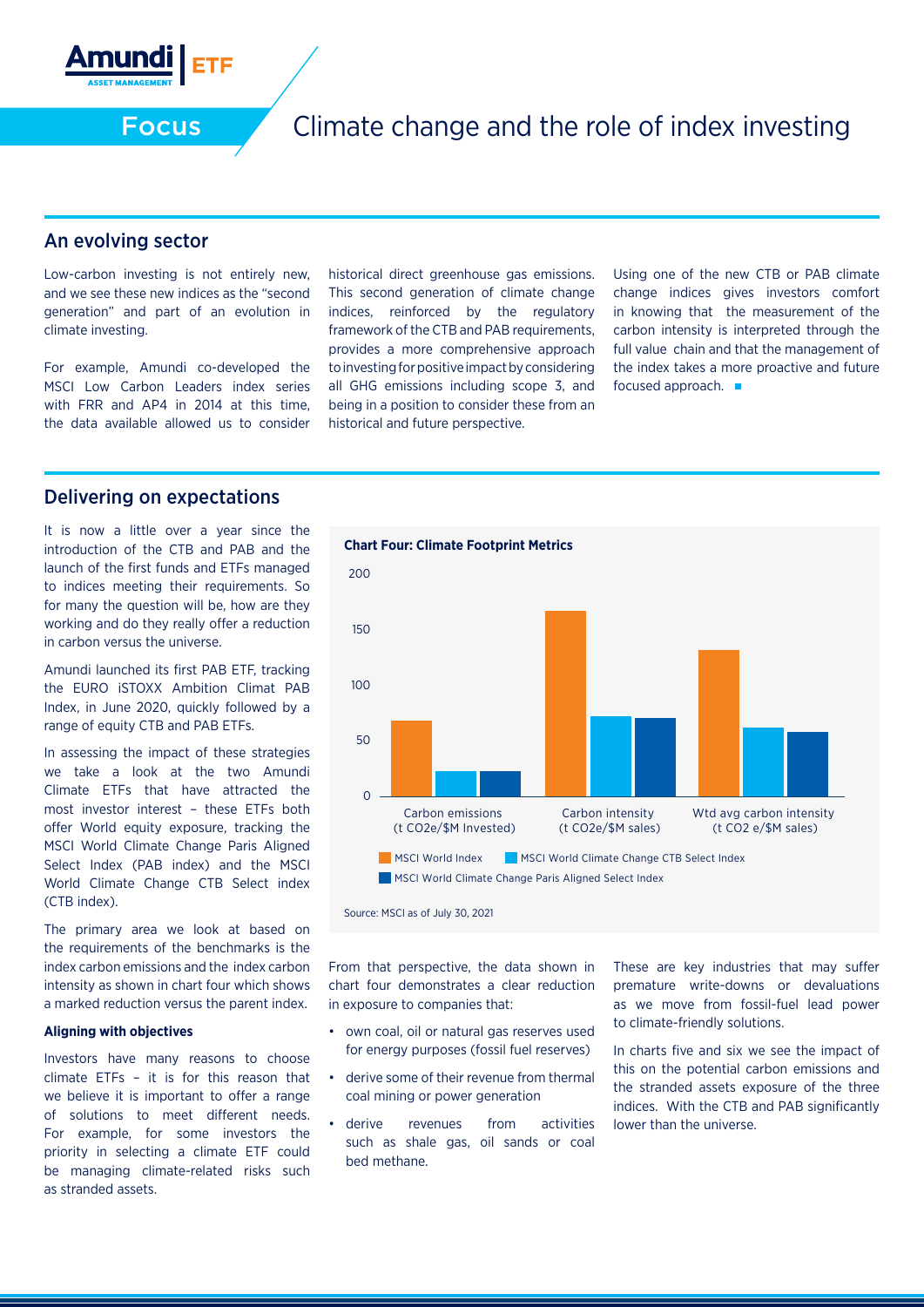



Another reason for investing in climate may be an investor's belief that over the longterm the sector offers return opportunities related to innovation and development. As we see in Chart Seven, the CTB and PAB indices have an increased exposure to clean technology solutions where companies are deriving their revenues from any of the five clean tech themes: alternative energy, energy efficiency, green building, pollution prevention, or sustainable water.

It is also clear that the ratio of the weighted average clean technologies solutions revenue (%) or "Green Revenue" to the weighted average fossil fuel revenue (%) or "Brown Revenue" differs between the indices, with the PAB index having a significantly higher weighting towards green revenues than the universe. This exposure could offer potential to future innovation in climate-friendly sectors.

Ultimately, these new climate indices provide a more comprehensive approach for index investors to introduce climate investing into their portfolios. We have



seen strong demand within the ETF sector and enthusiasm from investors who now have the choice of almost 50 different low carbon, fossil fuel free or

climate change ETFs. These ETFs represent over \$11.5bn in assets – 57% of which are flows we have seen in 2021.<sup>8</sup>